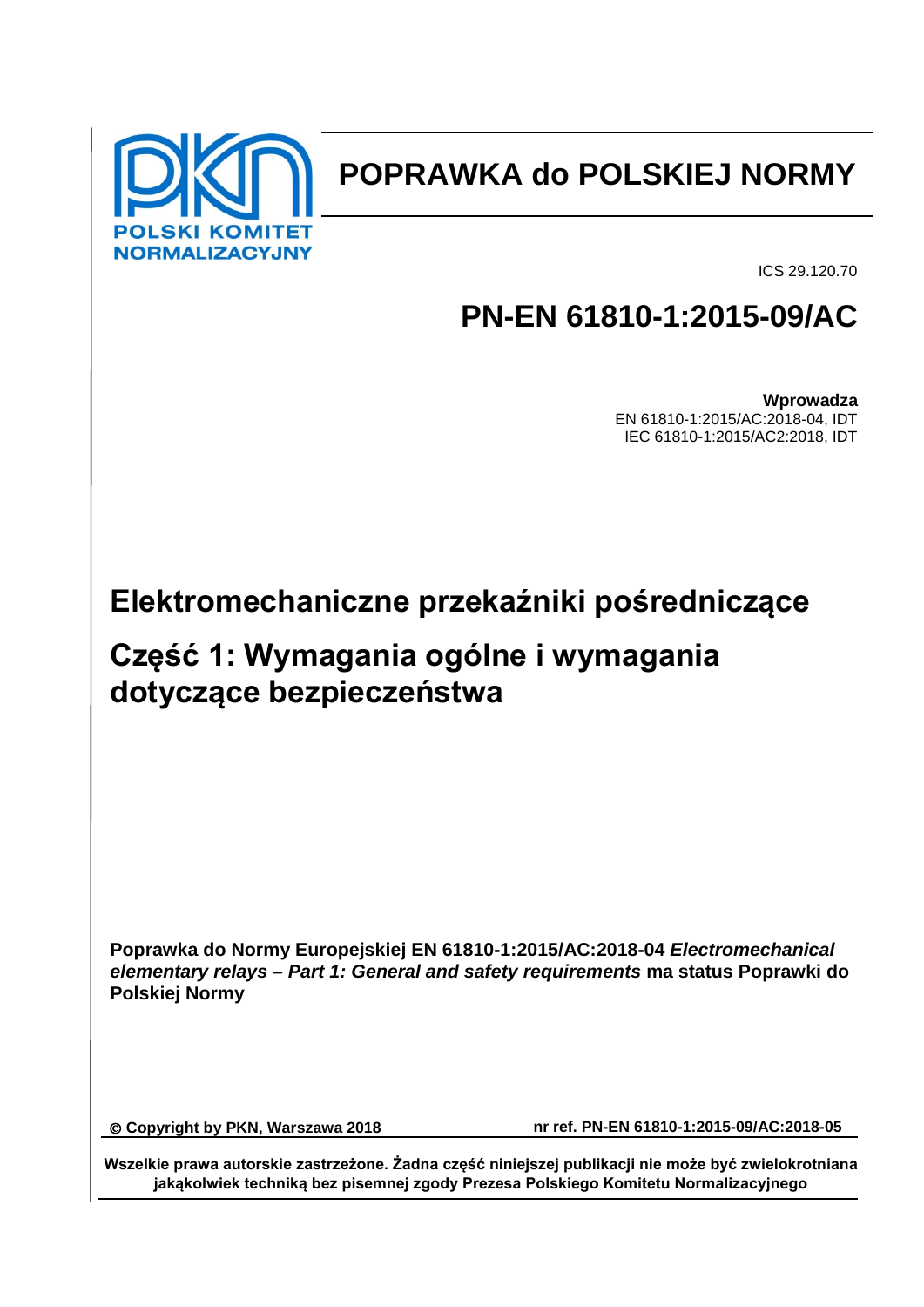### **PN-EN 61810-1:2015-09/AC:2018-05**

### **Przedmowa krajowa**

Niniejsza poprawka została zatwierdzona przez Prezesa PKN dnia 27 kwietnia 2018 r.

Komitetem krajowym odpowiedzialnym za poprawkę jest KT nr 70 ds. Przekaźników Elektrycznych i Elektroenergetycznej Automatyki Zabezpieczeniowej.

Istnieje możliwość przetłumaczenia poprawki na język polski na wniosek zainteresowanych środowisk. Decyzję podejmuje właściwy Komitet Techniczny.

W sprawach merytorycznych dotyczących treści normy można zwracać się do właściwego Komitetu Technicznego lub właściwej Rady Sektorowej PKN, kontakt: www.pkn.pl.

#### **Nota uznaniowa**

Poprawka do Normy Europejskiej EN 61810-1:2015/AC:2018-04 została uznana przez PKN za Poprawkę do Polskiej Normy PN-EN 61810-1:2015-09/AC:2018-05.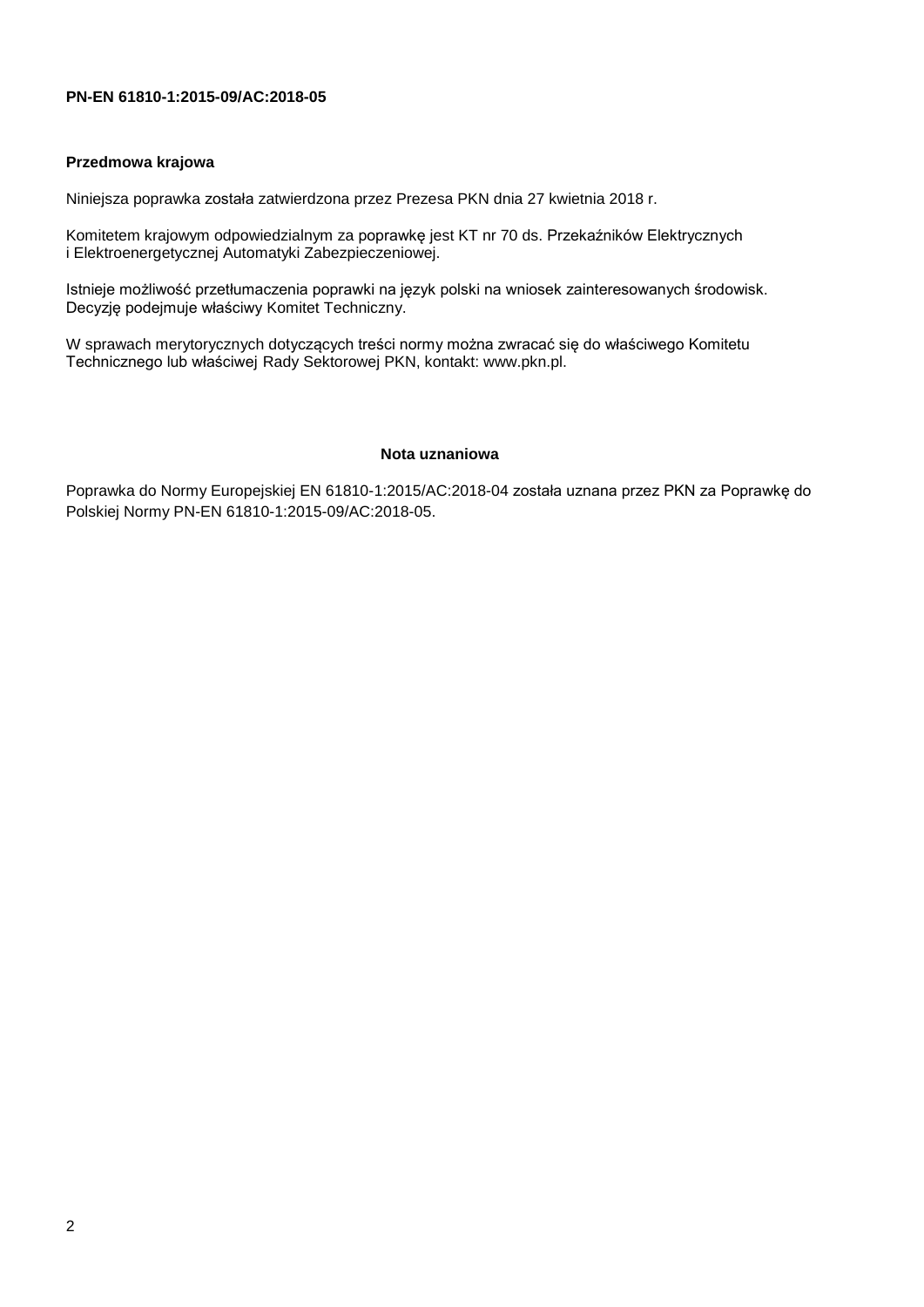# EUROPEAN STANDARD NORME EUROPÉENNE EUROPÄISCHE NORM

## **EN 61810-1:2015/AC:2018-04**

April 2018

ICS 29.120.70

English Version

## Electromechanical elementary relays - Part 1: General and safety requirements (IEC 61810-1:2015/COR2:2018)

Relais électromécaniques élémentaires - Partie 1: Exigences générales et de sécurité (IEC 61810-1:2015/COR2:2018)

 Elektromechanische Elementarrelais - Teil 1: Allgemeine und Sicherheitsanforderungen (IEC 61810-1:2015/COR2:2018)

This corrigendum becomes effective on 6 April 2018 for incorporation in the English language version of the EN.



European Committee for Electrotechnical Standardization Comité Européen de Normalisation Electrotechnique Europäisches Komitee für Elektrotechnische Normung

**CEN-CENELEC Management Centre: Rue de la Science 23, B-1040 Brussels** 

© 2018 CENELEC All rights of exploitation in any form and by any means reserved worldwide for CENELEC Members.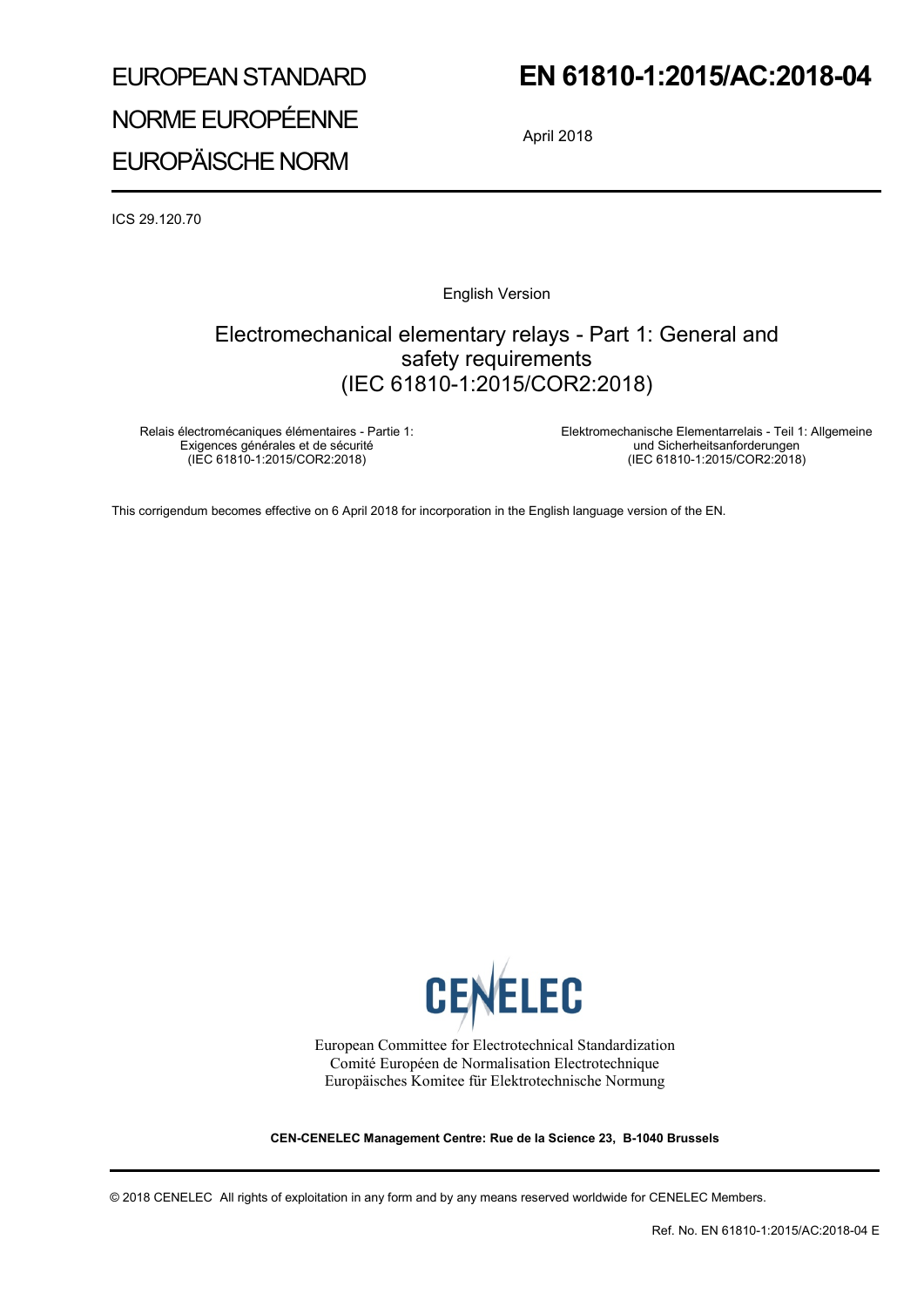### **Endorsement notice**

The text of the corrigendum IEC 61810-1:2015/COR2:2018 was approved by CENELEC as EN 61810-1:2015/AC:2018-04 without any modification.